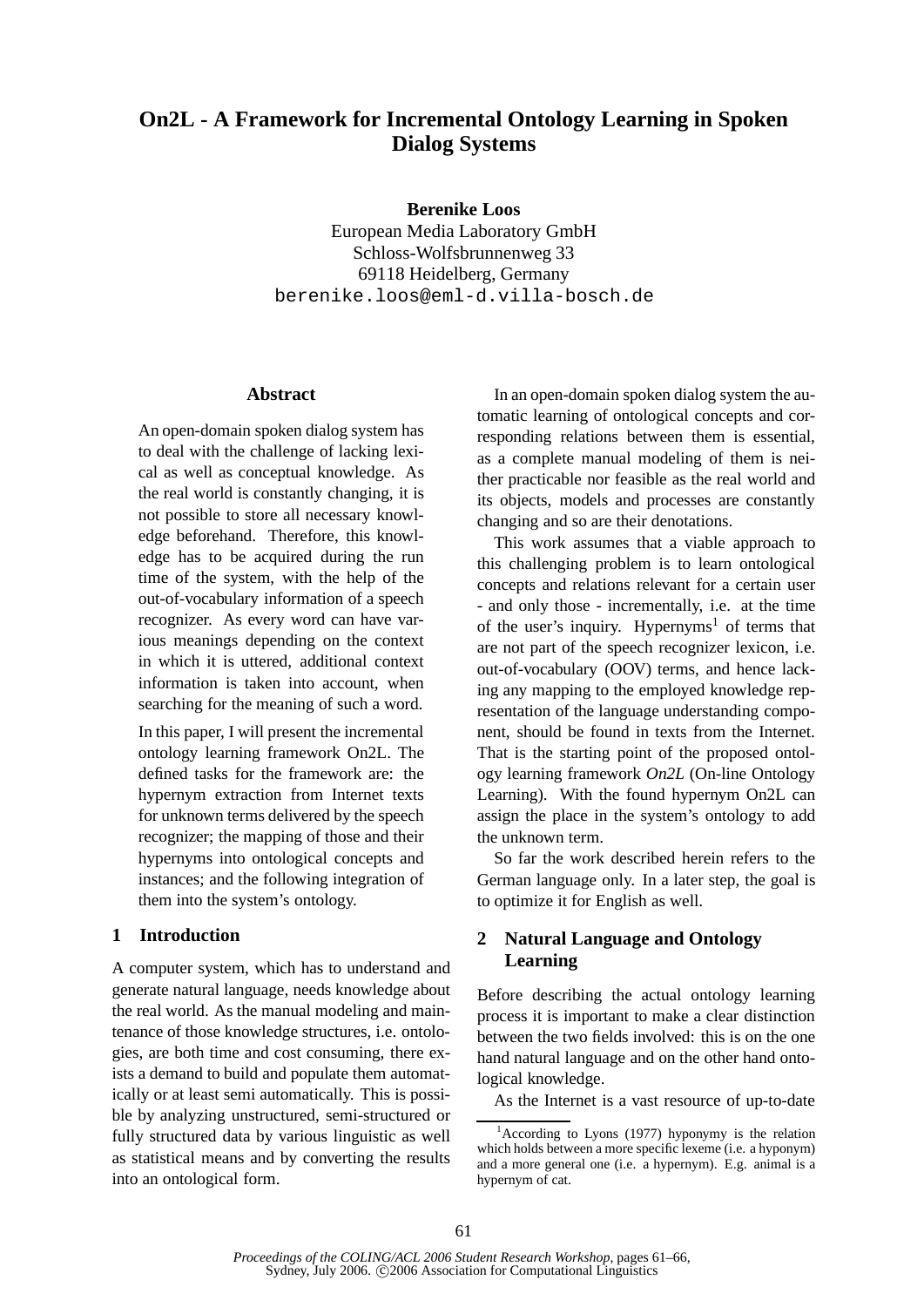information, On2L employs it to search for OOV terms and their corresponding hypernyms. The natural language texts are rich in terms, which can be used as labels of concepts in the ontology and rich in semantic relations, which can be used as ontological relations.

The two areas which are working on similar topics but are using different terminology need to be distinguished, so that the extraction of semantic information from natural language is separated from the process of integrating this knowledge into an ontology.



Figure 1: Natural Language and Ontology Learning

Figure 1 shows the process of ontology learning from natural language text. On the left side natural language lexemes are extracted. During a transformation process nouns, verbs and proper nouns are converted into concepts, relations and instances of an ontology<sup>2</sup>.

## **3 Related Work**

The idea of acquiring knowledge exactly at the time it is needed is new and became extremely useful with the emergence of open-domain dialog systems. Before that, more or less complete ontologies could be modeled for the few domains covered by a dialog system. Nonetheless, many ontology learning frameworks exist, which alleviate the work of an ontology engineer to construct knowledge manually, e.g. ASIUM (Faure and Nedellec, 1999), which helps an expert in acquiring knowledge from technical text using syntactic analysis for the extraction, a semantic similarity measure and a clustering algorithm for the conceptualization. OntoLearn (Missikoff et al., 2002) uses specialized web site texts as a corpus to extract terminology, which is filtered by statistical techniques and then used to create a domain concept forest with the help of a semantic interpretation and the detection of taxonomic and similarity relations. KAON Text-To-Onto (Maedche and Staab, 2004) applies text mining algorithms for English and German texts to semi-automatically create an ontology, which includes algorithms for term extraction, for concept association extraction and for ontology pruning.

Pattern-based approaches to extract hyponym/hypernym relationships range from hand-crafted lexico-syntactic patterns (Hearst, 1992) to the automatic discovery of such patterns by e.g. a minimal edit distance algorithm (Pantel et al., 2004).

The SmartWeb Project into which On2L will be integrated as well, aims at constructing an opendomain spoken dialog system (Wahlster, 2004) and includes different techniques to learn ontological knowledge for the system's ontology. Those methods work offline and not at the time of the user's inquiry in contrast to On2L:

C-PANKOW (Cimiano et al., 2005) puts a named entity into several linguistic patterns that convey competing semantic meanings. The patterns, which can be matched most often on the web indicate the meaning of the named entity.

RelExt (Schutz and Buitelaar, 2005) automatically identifies highly relevant pairs of concepts connected by a relation over concepts from an existing ontology. It works by extracting verbs and their grammatical arguments from a domainspecific text collection and computing corresponding relations through a combination of linguistic and statistical processing.

#### **4 The ontology learning framework**

The task of the ontology learning framework On2L is to acquire knowledge at run time. As On2L will be integrated into the open-domain dialog system Smartweb (Wahlster, 2004), it will be not only useful for extending the ontology of the system, but to make the dialog more natural and therefore user-friendly.

Natural language utterances processed by an open-domain spoken dialog system may contain words or parts of words which are not recognized by the speech recognizer, as they are not contained

<sup>2</sup> In our definition of the term *ontology* not only concepts and relations are included but also instances of the real world.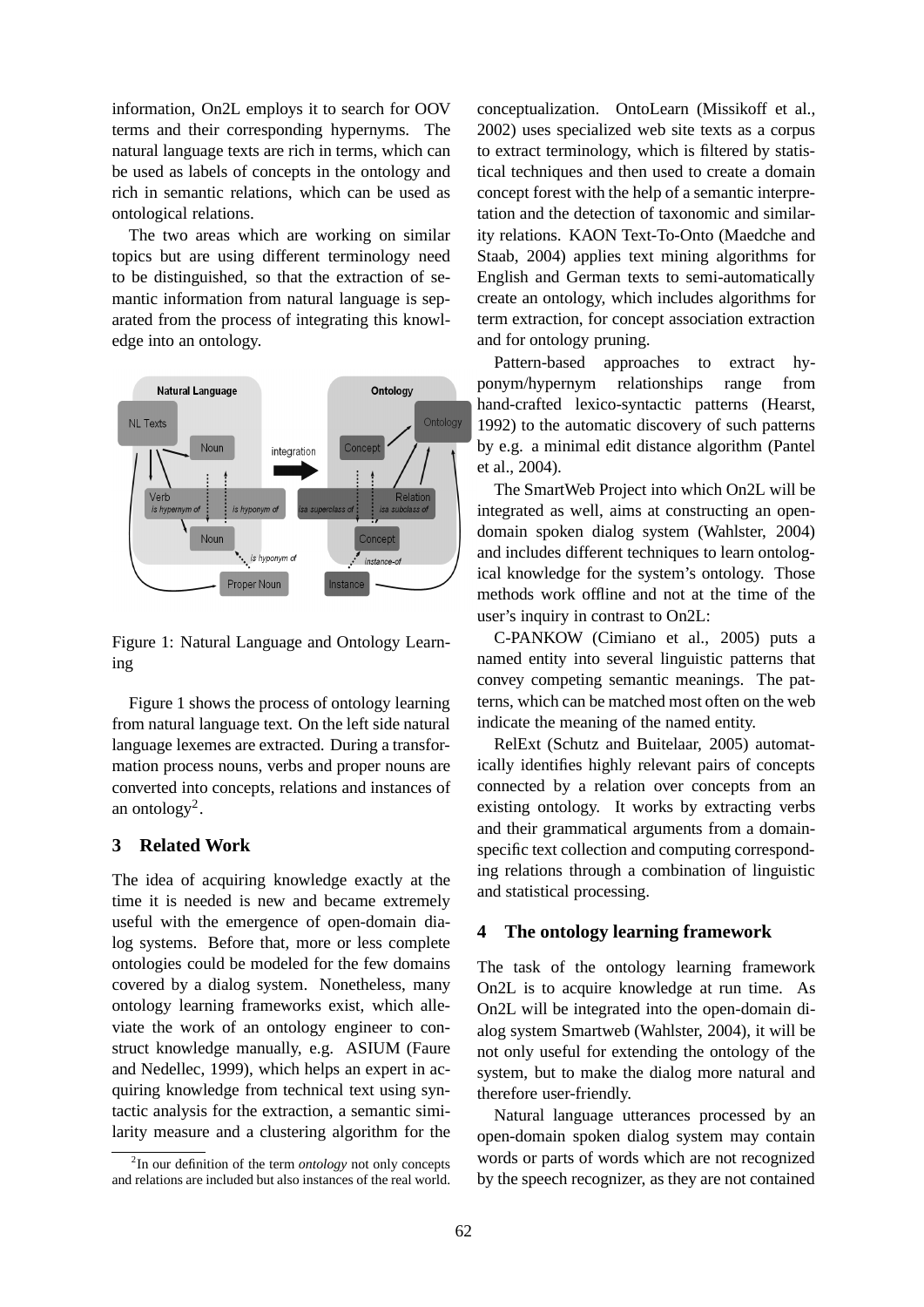in the recognizer lexicon. The words not contained are most likely not represented in the word-toconcept lexicon as well<sup>3</sup>. In the presented ontology learning framework On2L the corresponding concepts of those terms are subject to a search on the Internet. For instance, the unknown term *Auerstein* would be searched on the Internet (with the help of a search engine like Google). By applying natural language patterns and statistical methods possible hypernyms of the term can be extracted and the corresponding concept in the ontology of the complete dialog system can be found. This process is described in Section 4.5.

As a term often has more than one meaning depending on the context in which it is uttered, some information about this context is added for the search<sup>4</sup> as shown in Section 4.4.

Figure 2 shows the life cycle of the On2L framework. In the middle of the diagram the question example by a supposed user is: *How do I get to the Auerstein?* The lighter fields in the figure mark components of the dialog system, which are only utilized by On2L, whereas the darker fields are especially built to complete the ontology learning task.



Figure 2: The On2L Life Cycle

The sequential steps shown in Figure 2 are described in more detail in the following paragraphs starting with the processing of the user's utterance by the speech recognizer.

#### **4.1 Speech Recognition**

The speech recognizer classifies all words of the user's utterance not found in the lexicon as outof-vocabulary (OOV). That means an automatic speech recognition (ASR) system has to process words, which are not in the lexicon of the speech recognizer (Klakow et al., 2004). A solution for a phoneme-based recognition is the establishment of corresponding best rated grapheme-chain hypotheses (Gallwitz, 2002). These graphemechains are constructed with the help of statistical methods to predict the most likely grapheme order of a word, not found in the lexicon. Those chains are then used for a search on the Internet in the final version of On2L. To evaluate the framework itself adequately so far only a set of correctly written terms is subject to search.

### **4.2 Language Understanding**

In this step of the dialog system, all correctly recognized terms of the user utterance are mapped to concepts with the help of a word-to-concept lexicon. Such a lexicon assigns corresponding natural language terms to all concepts of an ontology. This is not only a necessary step for the dialog system, but can assist the ontology learning framework in a possibly needed semantic disambiguation of the OOV term.

Furthermore the information of the concepts of the other terms of the utterance can help to evaluate results: when there are more than one concept proposal for an instance (i.e. on the linguistic side a proper noun like *Auerstein*) found in the system's ontology, the semantic distance between each proposed concept and the other concepts of the user's question can be calculated<sup>5</sup>.

#### **4.3 Preprocessing**

A statistical part-of-speech tagging method decides on the most probable part-of-speech of the whole utterance with the help of the sentence context of the question. In the On2L framework we used the language independent tagger qtag<sup>6</sup>, which we trained with the hand-tagged German corpus NEGRA 2<sup>7</sup>.

<sup>&</sup>lt;sup>3</sup>In case the speech recognizer of the system and the wordto-concept lexicon are consistent.

 $4$ Of course, even in the same context a term can have more than one meaning as discussed in Section 4.6.

 ${}^{5}E.g.$  with the single-source shortest path algorithm of Dijkstra (Cormen et al., 2001).

<sup>&</sup>lt;sup>6</sup>qtag exists as a downloadable JAR file and can therefore be integrated into a platform independent JAVA program. For more information, see http://www.english.bham.ac.uk/staff/omason/software/qtag.html (last access: 21st February 2006).

 $7$ The NEGRA corpus version 2 consists of 355,096 tokens (20,602 sentences) of German newspaper text, taken from the Frankfurter Rundschau. For more information visit: http://www.coli.uni-saarland.de/projects/sfb378/negracorpus/negra-corpus.html (last access: 21st February 2006).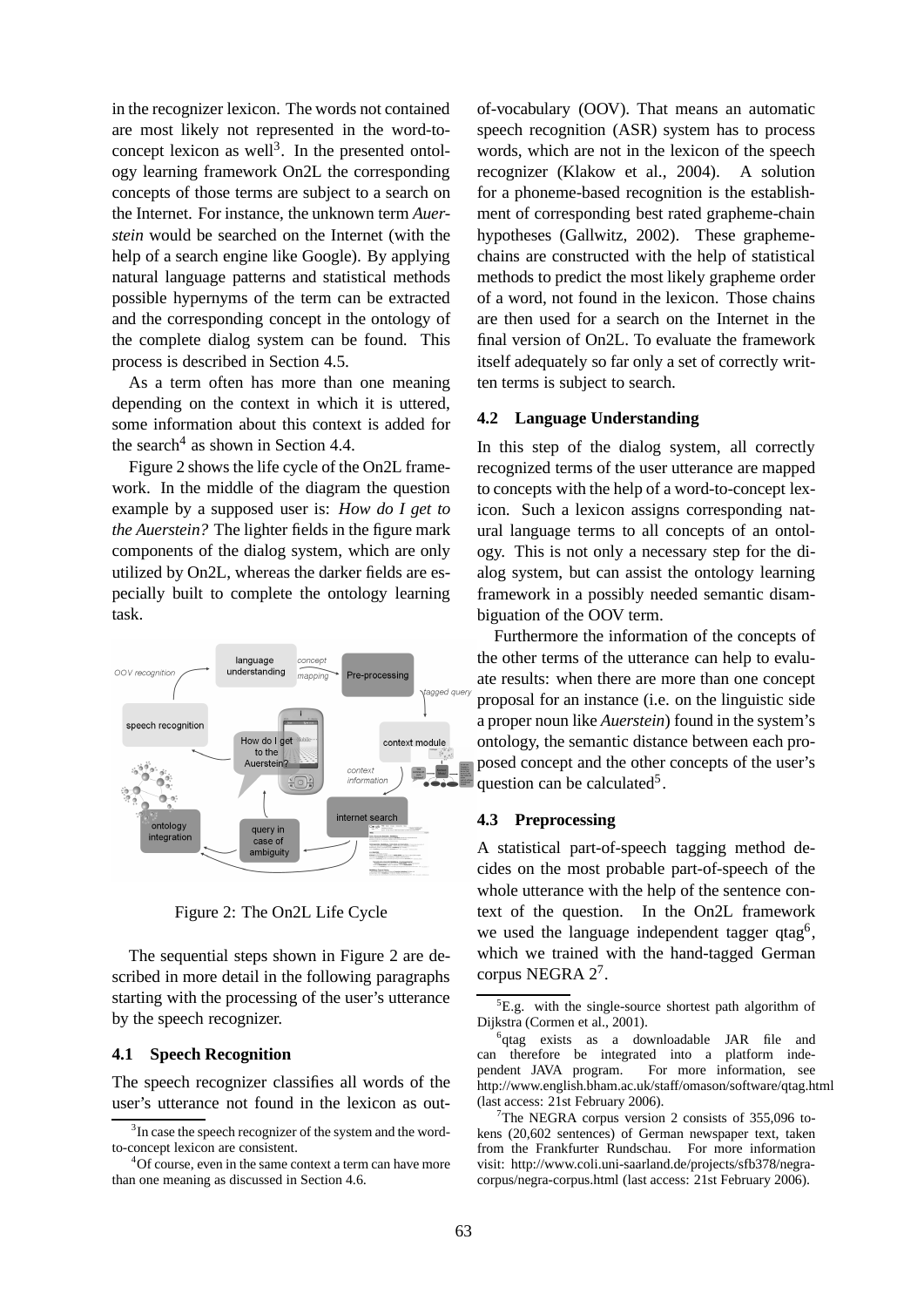With the help of this information, the part-ofspeech of the hypernym of the OVV term can be predicted. Furthermore, the verb(s) of the utterance can anticipate possible semantic relations for the concept or instance to be integrated into the ontology.

### **4.4 Context Module**

To understand the user in an open-domain dialog system it is important to know the extra-linguistic context of the utterances. Therefore a context module is applied in the system, which can give information on the discourse domain, day and time, current weather conditions and location of the user. This information is important for On2L as well. Here we make use of the location of the user and the discourse domain so far, as this information is most fruitful for a more specific search on the Internet. The location is delivered by a GPS component and the discourse domain is detected with the help of the pragmatic ontology PrOnto ((Porzel et al., 2006)). Of course, the discourse domain can only be detected for domains modeled already in the knowledge base (Rueggenmann and Gurevych, 2004).

The next section will show the application of the context terms in more detail.

### **4.5 Hypernym extraction from the Internet**

We apply the OOV term from the speech recognizer as well as a context term for the search of the most likely hypernym on the Internet.

For testing reasons a list of possible queries was generated. Here are some examples to give an idea:

- (1) Auerstein Heidelberg
- (2) Michael Ballack SportsDiscourse
- (3) Lord of the Rings CinemaDiscourse

On the left side of the examples 1 to 3 is the OOV term and on the right side the corresponding context term as generated by the context module. For searching, the part "Discourse" is pruned.

The reason to lay the main focus of the evaluation searches on proper nouns is, that those are most likely not in the recognizer lexicon and not as instances in the system's ontology.

#### **4.5.1 Global versus Local OOVs**

To optimize results we make a distinction between global OOVs and local OOVs.

In the case of generally familiar proper nouns like stars, hotel chains or movies (so to say global OOVs), a search on Wikipedia can be quite successful.

In the case of proper nouns, only common in a certain country region, like Auerstein (Restaurant), Bierbrezel (Pub) and Lux (Cinema), which are local OOVs, a search with Wikipedia is generally not fruitful. Therefore it is searched with the help of the Google API.

As one can not know the kind of OOV beforehand, the Wikipedia search is started before the Google search. If no results are produced, the Google search will deliver them hopefully. If results are found, Google search will be used to test those.

#### **4.5.2 Wikipedia Search**

The structure of Wikipedia<sup>8</sup> entries is preassigned. That means, the program can know, where to find the most suitable information beforehand. In the case of finding hypernyms the first sentence in the encyclopedia description is most useful. To give an example, here is the first sentence for the search entry *Michael Ballack*:

(4) *Michael Ballack* (born September 26, 1976 in Grlitz, then East Germany) IS A German **football player**.

With the help of lexico-syntactic patterns, the hypernym can be extracted. Those so-called Hearst patterns (Hearst, 1992) occur frequently in lexicons for describing a term. In example 4 the pattern *X is a Y* would be matched and the hypernym *football player*<sup>9</sup> of the term *Michael Ballack* could be extracted.

### **4.5.3 Google Search**

The search parameters in the Google API can be adjusted for the corresponding search task. The tasks we used for our framework are a search in the titles of the web pages and a search in the text of the web pages.

**Adjusting the Google parameters** The assumption was, that depending on the task the Google parameters should be adjusted. Four parameters were tested with the two tasks (Title and

<sup>8</sup>Wikipedia is a free encyclopedia, which is editable on the Internet: www.wikipedia.org (last access: 22nd February 2006)

<sup>&</sup>lt;sup>9</sup>In German compounds generally consist of only one word, therefore it is easier to extract them than in the case of English ones.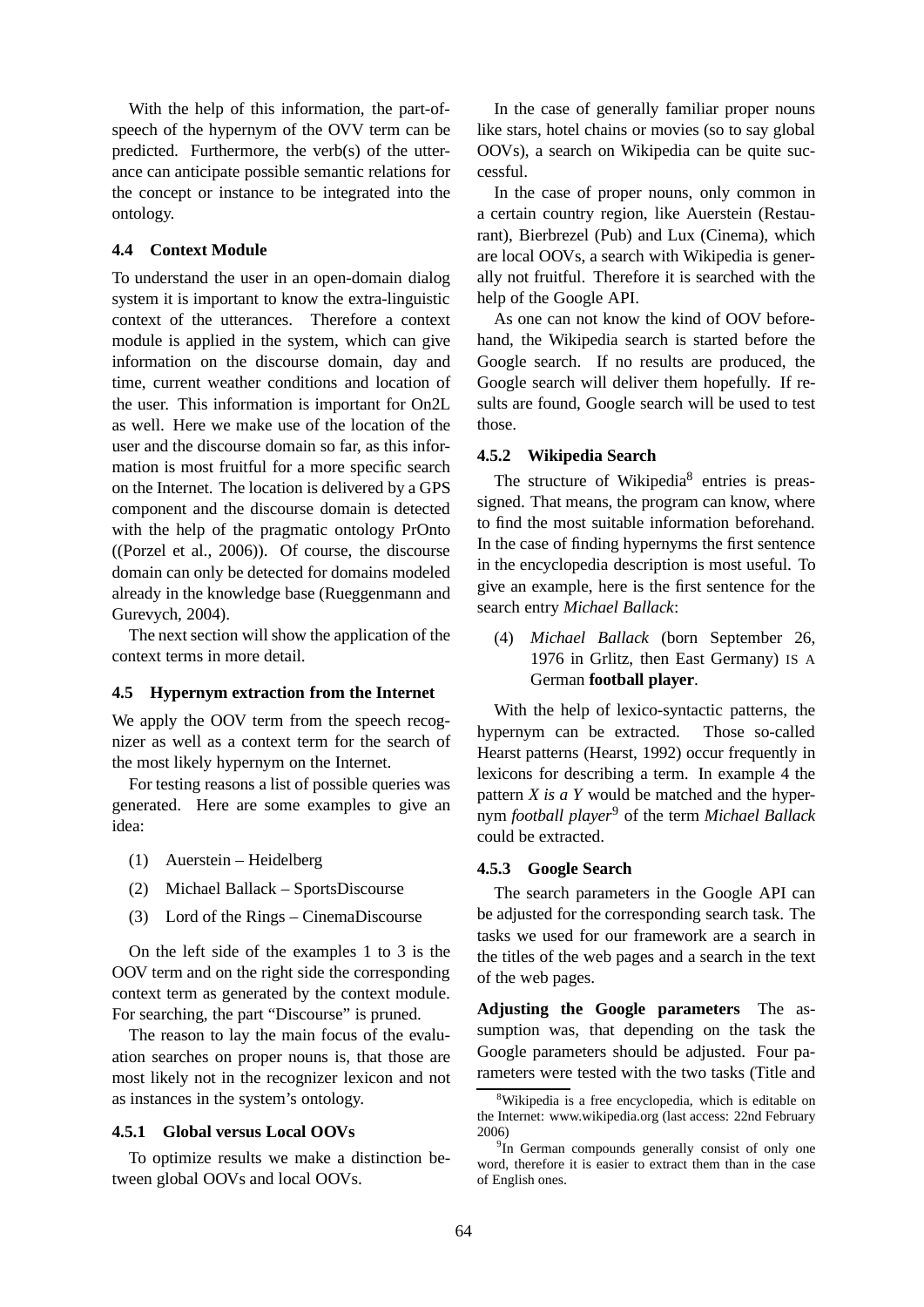Page Search, as described in the next paragraphs) and a combination thereof. The parameter *default* is used, when no other parameters are assigned; *intitle* is set, in case the search term should be found in the title of the returned pages; *allintext*, when the search term should be found in the text of the pages; and *inurl*, when the search term should be found in the URL.

In Figure 3 the outcome of the evaluation is shown. The evaluation was done by students, who scored the titles and pages with 1, when a possible hypernym could be found and 0 if not. Surprisingly, the default value delivered the best results for all tasks, followed by the allintext parameter.



Figure 3: Evaluation of the Google parameters

**Title Search** To search only in the titles of the web pages has the advantage, that results can be generated relatively fast. This is important as time is a relevant factor in spoken dialog systems. As the titles often contain the hypernym but do not consist of a full sentence, Hearst patterns cannot be found. Therefore, an algorithm was implemented, which searches for nouns in the title, extracts them and counts the occurrences. The noun most frequently found in all the titles delivered by Google is regarded as the hypernym. For the counting we applied stemming and clustering algorithms to group similar terms.

**Page Search** For Page Search Hearst patterns as in Wikipedia Search were applied. In contrast to encyclopedia entries the recall of those patterns was not so high in the texts from the web pages.

Thus, we searched in the text surrounding of the searched term for nouns. Equally to Title Search we counted the occurrence of nouns. Different evaluation steps showed, that the window size of four words in front and after the term is most successful.

With the help of machine learning algorithms from the WEKA $10$  library we did a text mining to

ameliorate the results as shown in Faulhaber et al.  $(2006)$ .

### **4.5.4 Results**

Of all 100 evaluated pages for Google parameters only about 60 texts and about 40 titles contained possible hypernyms (as shown in Figure 3). This result is important for the evaluation of the task algorithms as well. The outcome of the evaluation setup was nearly the same: 38 % precicion for Title Search and about 58 % for Page Search (see Faulhaber (2006)). These scores where evaluated with the help of forms asking students: *Is X a hypernym of Y?*.

#### **4.6 Disambiguation by the user**

In some cases two or more hypernyms are scored with the same – or quite similar – weights. An obvious reason is, that the term in question has more than one meaning in the same context. Here, only a further inquiry to the user can help to disambiguate the OOV term. In the example from the beginning a question like "Did you mean the hotel or the restaurant?" could be posed. Even though the system would show the user that it did not perfectly understand him/her, the user might be more contributory than in a question like "What did you mean?". The former question could be posed by a person familiar with the place, to disambiguate the question of someone in search for *Auerstein* as well and would therefore mirror a human-human dialog leading to more natural dialogs with the machine.

### **4.7 Integration into the ontology**

The foundational ontology (Cimiano et al., 2004) integrated into the dialog system Smartweb is based on the highly axiomatized Descriptive Ontology for Linguistic and Cognitive Engineering (DOLCE)<sup>11</sup>. It features various extensions called *modules*, e.g. *Descriptions & Situations* (Gangemi and Mika, 2003). Additional to the foundational ontology a domain-independent layer is included which consists of a range of branches from the less axiomatic SUMO (Suggested Upper Merged Ontology (Niles and Pease, 2001)), which is known for its intuitive and comprehensible structure. Currently, the dialog system features several domain

<sup>10</sup>http://www.cs.waikato.ac.nz/ml/weka (last access: 21st

February 2006).

<sup>&</sup>lt;sup>11</sup>More information on this descriptive and reductionistic approach is found on the WonderWeb Project Homepage: wonderweb.semanticweb.org.